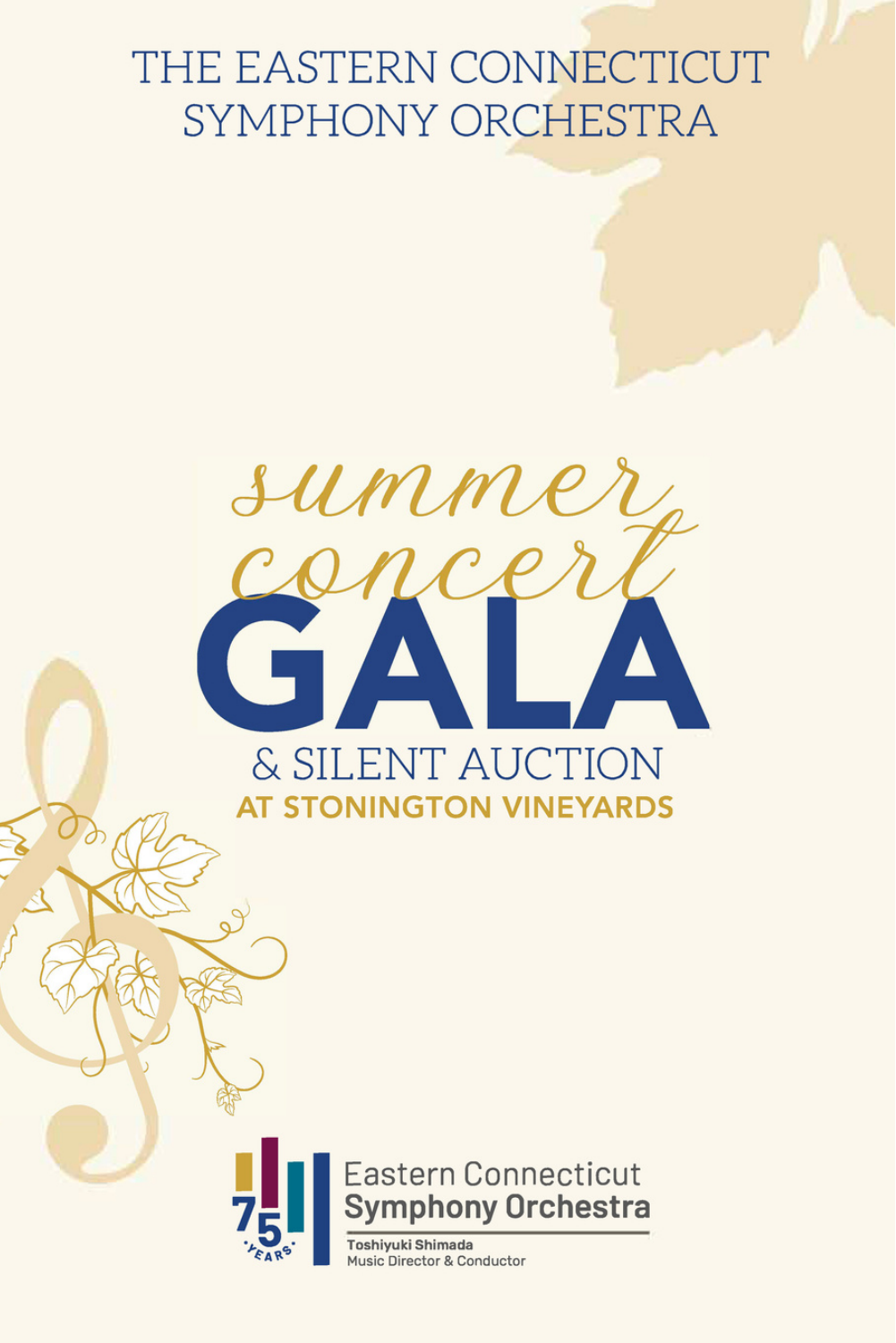

# **2022 SUMMER CONCERT GALA Schedule**

#### **6:00 PM**

DOORS OPEN Be sure to register for the silent auction at ecso.givesmart.com or text ecso to 76278

## **6:55 PM**

WELCOME & ANNOUNCEMENTS

### **7:00 PM**

CONCERT BEGINS Toshiyuki Shimada, Music Director & Conductor Sarah Yanovitch-Vitale and Gene Stenger, vocalists

# **7:35 PM**

INTERMISSION Silent Auction closes at 7:45 PM

# 7**:50 PM** 2ND HALF OF CONCERT BEGINS

# **8:20 PM**

EARLIEST CHECK-OUT

Auction winners are required to make payment by 9 PM via GiveSmart. Check your phones for more information

We will have your items ready for you at the end of the night. Items will also be available for pick up at our ECSO office (289 State St. New London) starting on Wednesday, June 29 from 10 AM - 5 PM by appointment.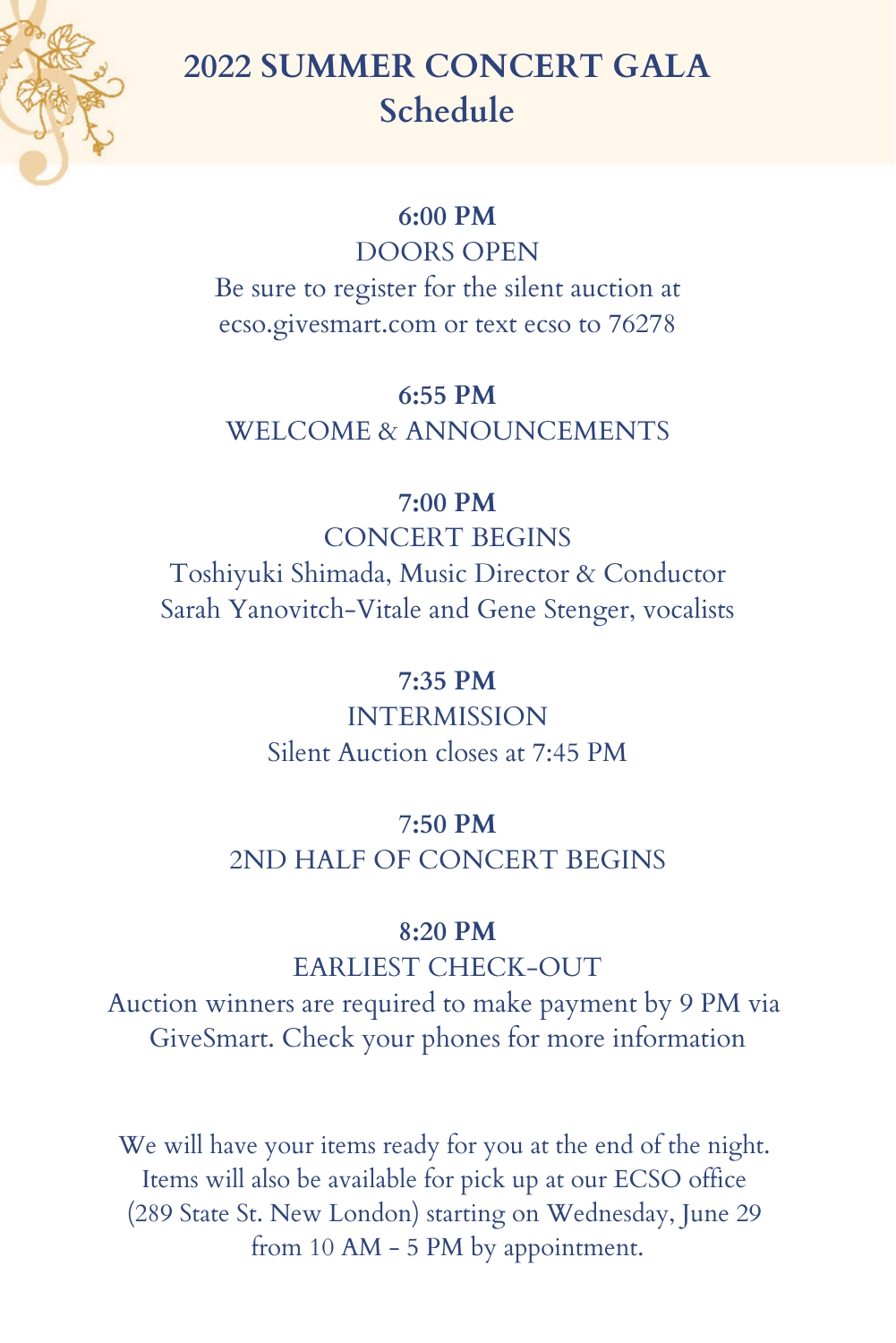# **CONCERT PROGRAM** Saturday, June 25, 2022 7 PM

| Toshiyuki Shimada<br><b>Sarah Yanovitch-Vitale</b><br><b>Gene Stenger</b> | <b>Music Director &amp; Conductor</b><br>Soprano<br>Tenor                                                                                                                                                    |
|---------------------------------------------------------------------------|--------------------------------------------------------------------------------------------------------------------------------------------------------------------------------------------------------------|
| Bernstein (arr. Peress)                                                   | Overture to <i>West Side Story</i>                                                                                                                                                                           |
| Johann Strauss, Jr.                                                       | Champagne Polka                                                                                                                                                                                              |
| Marquina / Dragon                                                         | España Cañí                                                                                                                                                                                                  |
| Steiner                                                                   | Theme from A Summer Place                                                                                                                                                                                    |
| Barry (arr. Raine)                                                        | Main Title from Out of Africa                                                                                                                                                                                |
| Lloyd Webber                                                              | Selections from The Phantom of the Opera<br>The Phantom of the Opera<br>All I Ask of You                                                                                                                     |
| Ward / Dragon                                                             | America the Beautiful                                                                                                                                                                                        |
| Arr. Dragon                                                               | The Wide Missouri (Oh, Shenandoah)                                                                                                                                                                           |
| Cohan (arr. Knight)                                                       | George M. Cohan Medley<br>Intro (Grand Old Flag) – I'm a Yankee Doodle Dandy<br>- Mary's a Grand Old Name - Over There - Harrigan<br>$-$ Forty-Five Minutes from Broadway $-$ Give My<br>Regards to Broadway |
| Arr. Wendel                                                               | Saint Bailey's Rag<br>When the Saints Go Marching In - Won't You Come<br>Home Bill Bailey - 12th Street Rag                                                                                                  |
| Sartori                                                                   | Time to Say Goodbye <i>(Con te partiró)</i>                                                                                                                                                                  |
| Sousa                                                                     | The Stars and Stripes Forever                                                                                                                                                                                |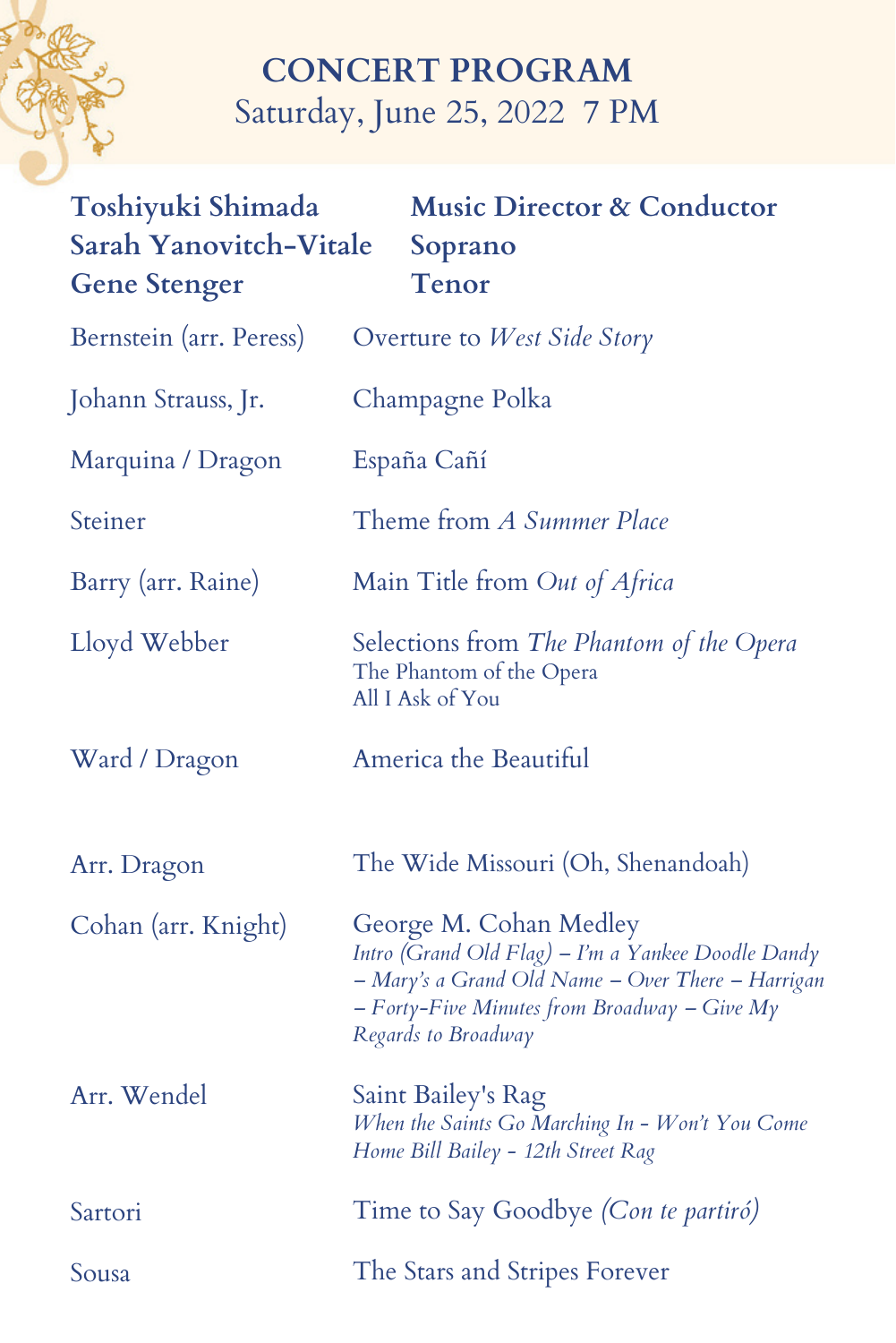

# **SILENT AUCTION** Guide

The ECSO uses a mobile bidding platform for our silent auction. You can create an account to preview items, set your bids, and donate.

- Visit ecso.givesmart.com or text ecso to 76278
- Click "Sign in or Register"
- Follow the prompt to create an account
- Click on the Blue link in the welcome text to be directed to the items page
- Browse the silent auction and choose from the many great items you would like to bid on
- Click the item of interest to view the description as well as the current bid and or price
- Place your bid on a selected item
- You will be notified on your smartphone if you have been outbid

Your Support Matters

\$100 can send a classroom to our Young People's Concerts Text ecso to 76278

\$250 can support two musicians performing in our community and education programs.

\$500 can help partially underwrite our low-priced tickets for our military members.

Follow the text prompts to complete registration and Text GIVE or DONATE followed by a dollar amount